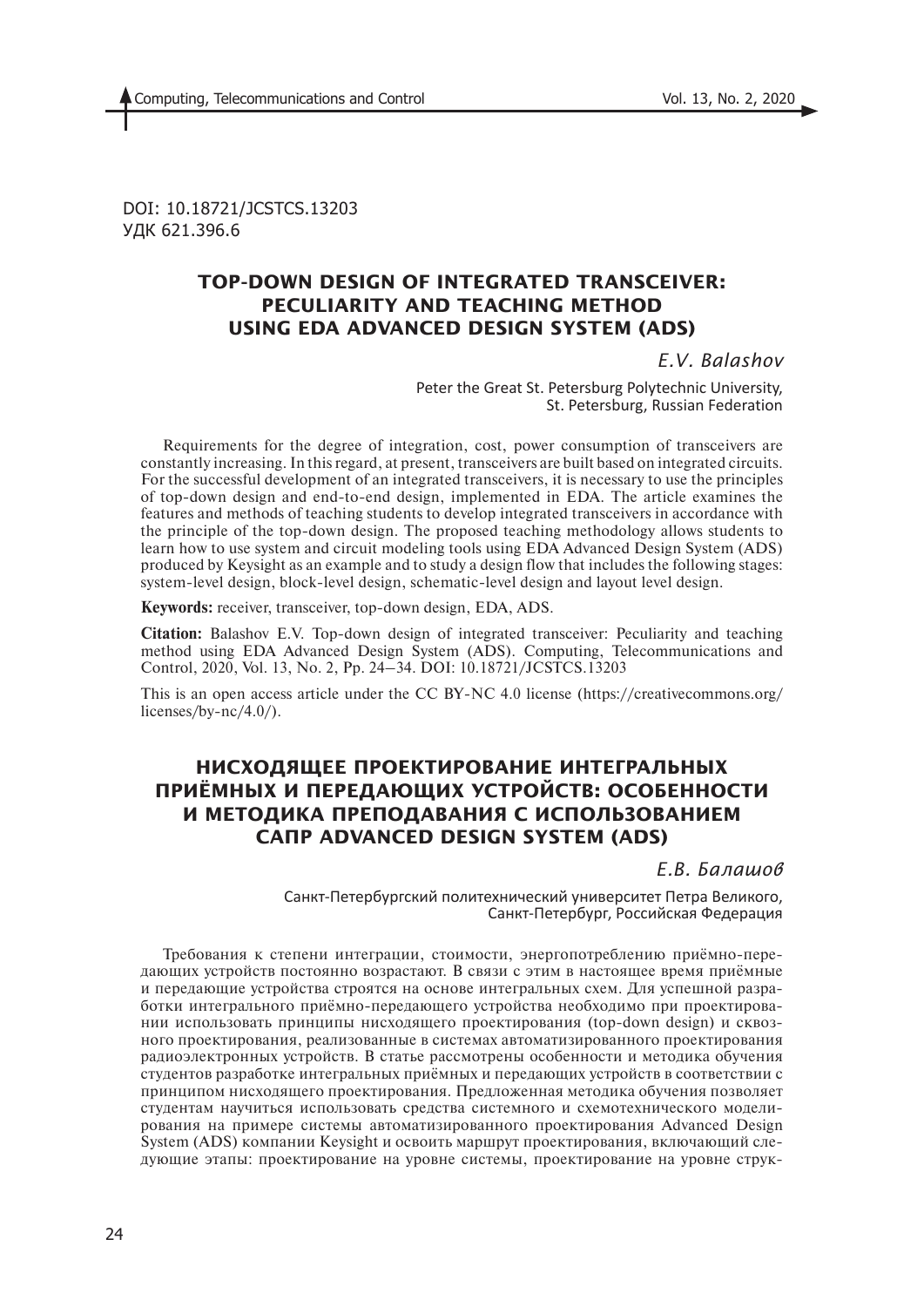турной схемы, проектирование на уровне принципиальной схемы и проектирование на уровне компоновки кристалла.

**Ключевые слова:** приёмник, передатчик, нисходящее проектирование, САПР, ADS.

**Ссылка при цитировании:** Balashov E.V. Top-down design of integrated transceiver: Peculiarity and teaching method using EDA Advanced Design System (ADS) // Computing, Telecommunications and Control. 2020. Vol. 13. No. 2. Pp. 24–34. DOI: 10.18721/JCSTCS.13203

Cтатья открытого доступа, распространяемая по лицензии CC BY-NC 4.0 (https://creativecommons.org/licenses/by-nc/4.0/).

#### **Introduction**

Modern digital communication systems are built using complex signal processing algorithms, and the complexity of systems increases as new modulation schemes, multiple access protocols and communication standards are introduced [1‒5]. Requirements for the integration degree, cost, power consumption and time to market for a transceiver are constantly increasing. In this regard, at present, transceivers are built using integrated circuits (IC). Integrated circuit includes not only functional units and transceiver blocks, but in some cases, transceivers are fully implemented in the form of an integrated circuit.

For the successful development of an integrated transceiver, it is necessary to use modern design principles and tools. This need arises from the fact that the transceivers of any modern digital communication system represent a set of software and hardware, which are developed in close connection with each other [6–11]. Thus, the transceiver consists of a digital part and an analog part. The digital part performs digital signal processing using algorithms specified at the software or hardware level. The analog part implements analog signal processing, including the processing at high frequencies. For example, the requirements for the schematic and parameters of the transceiver blocks of the analog and high-frequency parts follow from the specification and the design features of the whole system. At the same time, in contrast to the design using discrete elements, the cost of an error in the IC transceiver design is high due to the impossibility of adjustments after the manufacture of the IC chip without redesigning and manufacturing the IC. In this regard, at present, the design of transceivers is carried out on the basis of the principle of top-down design [12] and the principle of end-to-end design flow implemented in electronic design automation (EDA), for example, Advanced Design System (ADS) from Keysight Technologies.

The principle of top-down design implies design with sequential simplification of the task by dividing it into several separate subtasks. Initially, the system is described at a high level, and then gradually divided into separate parts with more detailed description until the granularity is sufficient to implement the system at the level of schematic and IC layout, or until the granularity is sufficient for coding. Three levels of design are distinguished: design at the system level, design at the block diagram level, and design at the schematic diagram level. Each design level uses its own methods of modeling the system or device. A fourth design level – design at the chip layout level can be added to these three.

The end-to-end design flow implies the organization of teamwork on a project in a single development environment that supports various design and simulation tools with the transfer of the results of one design stage to the next. At the same time, changes made at any stage should be reflected in all parts of the project at once.

The developers of digital communication systems, transceivers and their individual parts for the successful solution of his task must have not only knowledge sufficient to solve a specific problem, but also an understanding of the entire design route of the transceiver and the place of the task they are solving specifically among other tasks solved by their colleagues.

In this regard, it seems expedient to train engineers and specialists in the field of design of transceivers on the basis of teaching methods involving the principles of top-down and end-to-end design flow. This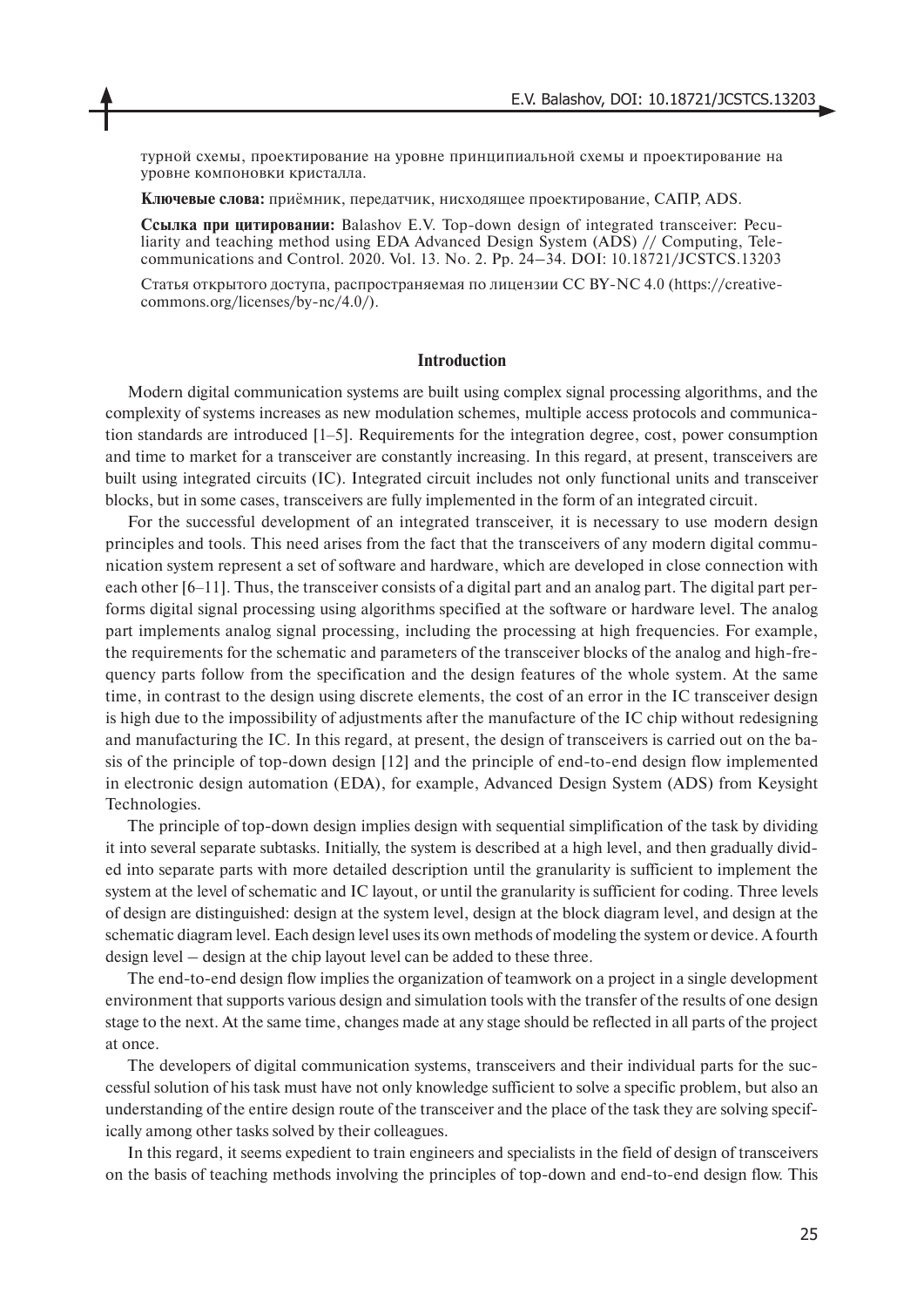will not only create a holistic view of the students about the subject, but also teach them the principles of a modern approach to designing receivers and transmitters.

### **Peculiarity of integrated transceiver design**

The signal processing of digital communication systems is realized using digital or analog signal processing based on hardware and software. The hardware can include the following main components responsible for the signal processing steps:

- digital signal processor (DSP);
- digital signal processing circuits;
- analog-to-digital and digital-to-analog converter;
- analog part of the transceiver;
- high-frequency part of the transceiver.

Various stages of signal processing can be implemented both in the digital and in the analog domain. For example, consider the implementation of a superheterodyne receiver in Fig. 1. The receiver front-end in Fig. 1 consists of band-select filter (BSF), the low-noise amplifier (LNA), mixer (Mixer 1), image-reject filter (IRF) and intermediate-frequency amplifier (IFA). The signal spectrum is first transferred to the intermediate frequency fIF by means of the mixer (Mixer 1), and then, by means of I/Q demodulator, the passband signal is demodulated.

The signal is demodulated in the analog domain using a quadrature demodulator based on two mixers, Mixer 2 and Mixer 3, and low-pass filters (LPF) (Fig. 1 a). Then the signal is amplified by baseband amplifier (BBA) and the analog-to-digital conversion is carried out by means of a digital-to-analog converter (ADC) and further signal processing is realized in the digital domain (DSP). In the second case (Fig. 1 b), signal demodulation is carried out using I/Q demodulator implemented in the digital domain and located after the analog-to-digital converter (ADC). It consists of the two multipliers and the FIR digital filters. Such a receiver is often called a Low-IF Receiver, or Digital IF Receiver.

At present, due to the rapid development of microelectronics, several trends are observed in the design of transceivers. Firstly, the development of integrated technologies, especially CMOS technology,



Fig. 1. Block diagram of the receiver with implementation of the demodulator in the analog domain (*a*), in the digital domain (*b*)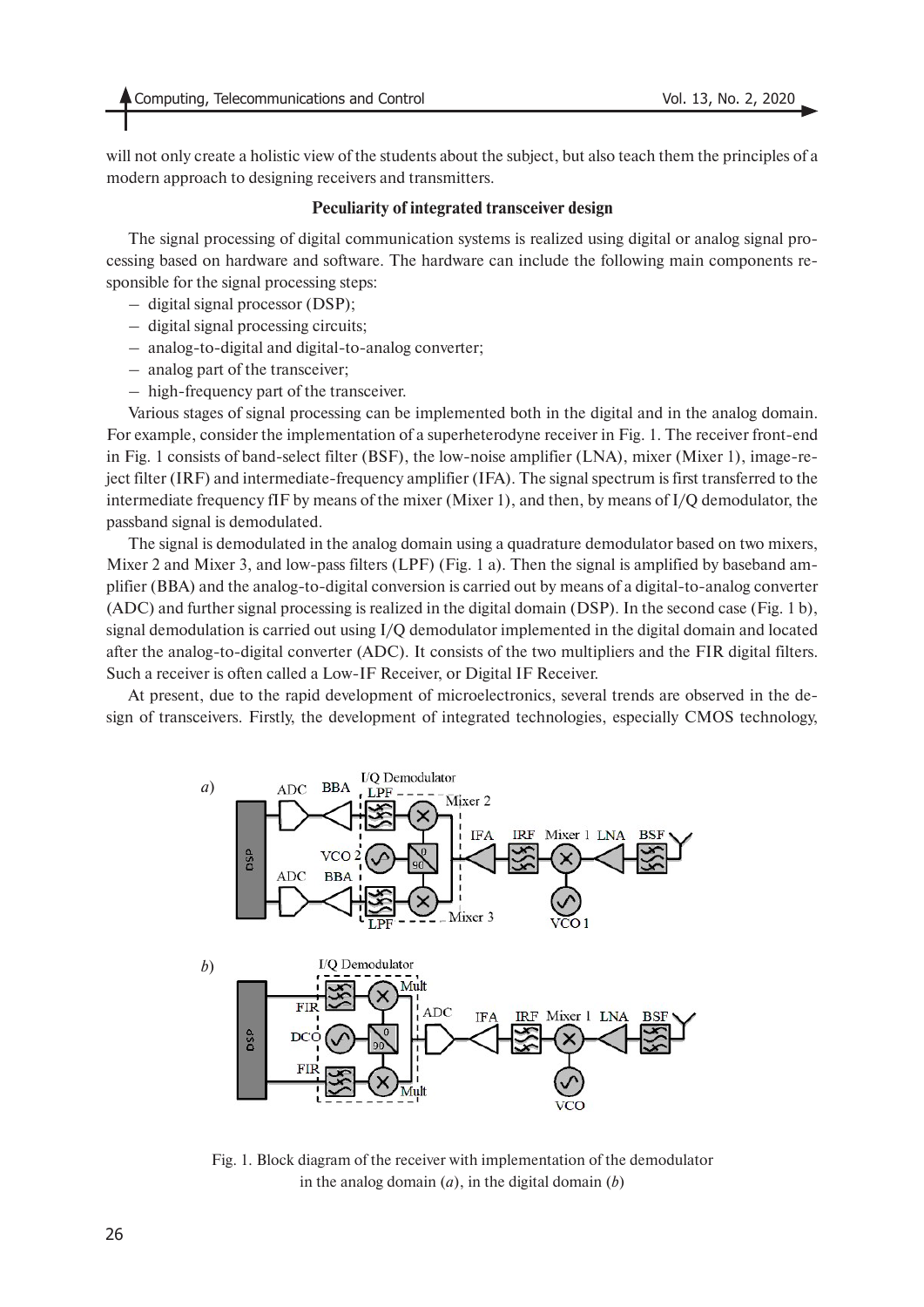has made it possible to implement the system-on-a-chip (SoC) concept, when both digital, analog and high-frequency parts of the transceiver are integrated on a single chip. Thus, there is a trend towards combining different parts of the receiver on a single integrated circuit chip. Secondly, an increase in the clock frequency of digital circuits made it possible to implement digital signal processing at those frequencies at which previously processing was carried out only in the analog domain. Thirdly, the development of microwave microelectronics has made it possible to use new frequency ranges for data transmission, which were not previously used in consumer electronics. For example, in the frequency range up to 10 GHz, digital signal processing methods have become possible, and in the frequency range up to 100 GHz, personal local networks operate. Fourthly, sophisticated digital modulation schemes are now being used to increase the data rate through the performance of digital circuits.

The complexity of the structure of the transceivers makes it necessary to use special approaches, software tools and design routes in their development.

#### **Top-down design and software tools**

Top-down design refers to design that progressively simplifies a task by breaking it down into several distinct subtasks. At the beginning of the design, the basic requirements for a digital telecommunications system are formulated, for example, the probability of erroneous reception, frequency band, modulation type, etc. At this point, the structure of the telecommunications system as a whole and the implementation features are still unknown. For example, it is not known what part of signal processing will be implemented in the form of hardware, and what – in the form of software, it is not known what parameters low-noise amplifier should have, etc.

Therefore, initially the system is described at a high level, followed by step-by-step division into separate components with a more detailed description. This process continues until the granularity is enough to implement the system at the level of circuit schematic and integrated circuit layout, or until the granularity is sufficient for coding. This approach allows you to split the task into separate subtasks, the solution of which will ultimately comply with the expected result at the beginning of the system design.

Therefore, for example, a block diagram of the linear path of the receiver can be represented as a set of typical functional units – amplifiers, frequency converters, automatic gain control (AGC) devices, etc. Each typical unit can be represented by connecting several operational links – amplifier stage, frequency filter, etc.

Four levels of design are distinguished depending on the level of detail of the task [12]:

- System Level,
- Block Level,
- Circuit/Transistor Level,
- Layout Level.

Fig. 2 illustrates a flow chart of the top-down design and bottom-up verification process. At the design stage at the system level, based on the existing specification, the structure of the telecommunication system is developed, which makes it possible to implement the given specification. In this case, the description of the components of the system is carried out with a high level of abstraction, i.e. without considering the implementation features. For example, a transmitting-receiving device includes a low-noise amplifier, which at the design stage at the system level can be described by the mathematical operation of multiplying a signal by a constant.

After the structure of the system is defined, the design moves to the block diagram level. At this stage, the system is divided into an analog part and a digital part. The digital part consists of the digital signal processing algorithms that will be implemented at the hardware level and at the software level.

Further, the analog and digital parts of the system are also divided into component parts, sub-blocks. The description of the constituent parts is carried out already at the functional level, considering the implementation features. For example, a low-noise amplifier at this design level will be described by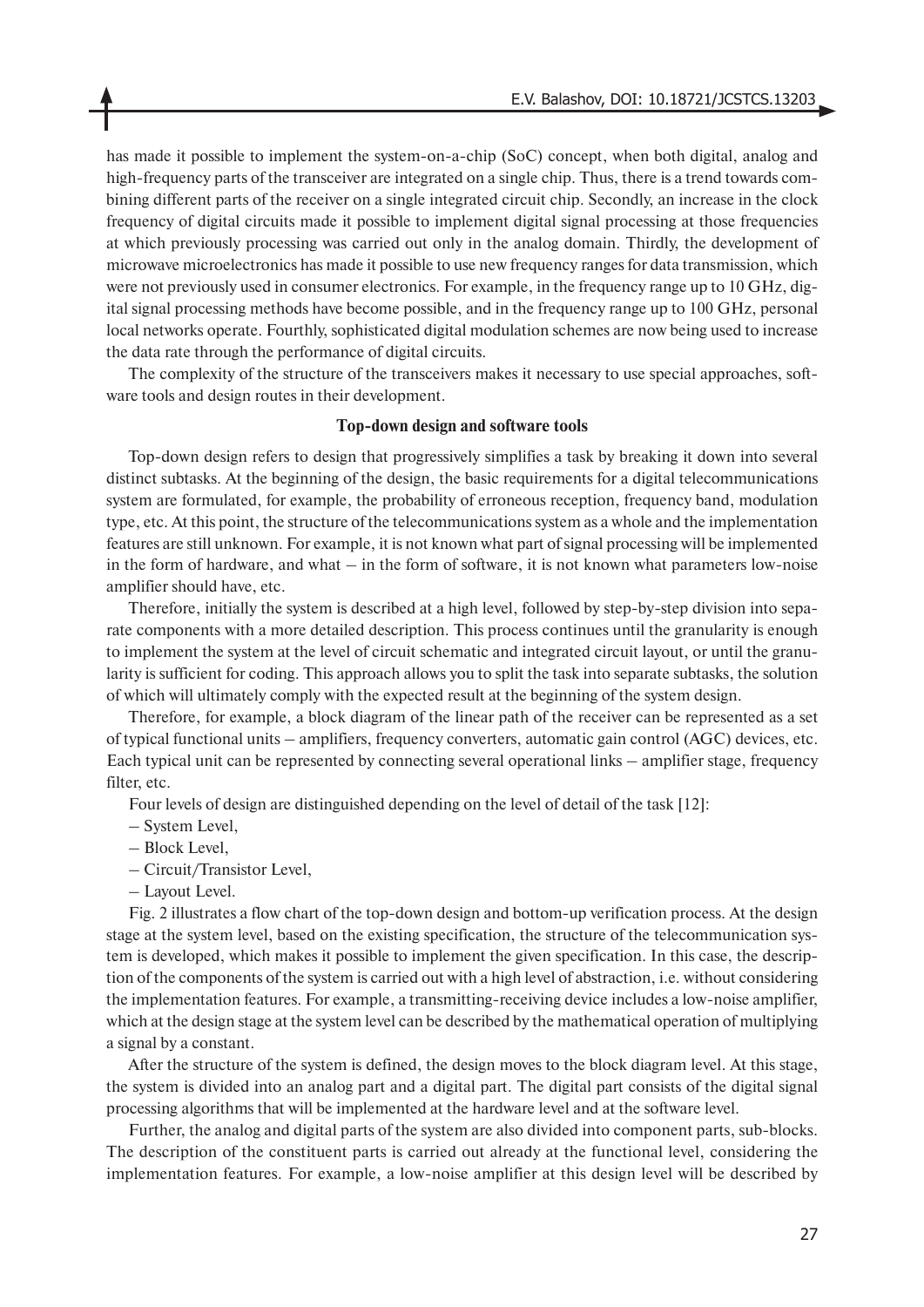

Fig. 2. Top-down design flow chart

a functional model that considers harmonic distortion and amplifier noise. However, the behavioral model will only describe the behavior of the amplifier and will not consider its implementation at the circuit level.

After the structure of the system and the parameters of the system blocks have been determined, design begins at the level of circuit schematic. Analog circuits are described as a netlist of IC elements, and digital circuits are described as a netlist of logical elements. For example, as a result of designing an integrated low-noise amplifier, the circuit schematic of the amplifier and the parameters of the circuit elements, the geometric dimensions of transistors, resistors, capacitors, etc. will be determined.

After the circuit schematics are developed, the design phase begins at the level of the chip layout. At this stage, the integrated circuit is represented by a set of polygons that characterize the layered structure of the integrated circuit. For example, as a result of designing an integrated low-noise amplifier, the arrangement of the circuit elements will be determined, and the conductors connecting the circuit elements will be drawn.

At any stage of the design, it may turn out that the requirements for the parameters of the device being developed cannot be met. In this case, it is necessary to return to a higher level of design and formulate realizable requirements.

The development of transceivers at the modern level involves computer-aided design using simulation of both individual blocks of the system and the entire system. Computer-aided design is made possible by simulating the characteristics of a device or system being developed. Since each design level assumes its own level of abstraction when describing the device being developed, the modeling principles should be different. There are several types of modeling tools:

- system modeling simulator;
- mixed-mode signal simulator;
- circuit simulator;
- electromagnetic simulator and extraction of parasitic parameters of the crystal layout.

System modeling tools are typically used for system-level modeling. This is based on methods of digital signal processing at the software level. These modeling tools differ, as a rule, in a large set of libraries with models of communication channels of transceivers and models of their sub-blocks, functional units and operational links.

Mixed-mode signal simulator are based on an approach that simulates the operation of complex digital circuits and digital signal processing implemented at the hardware level.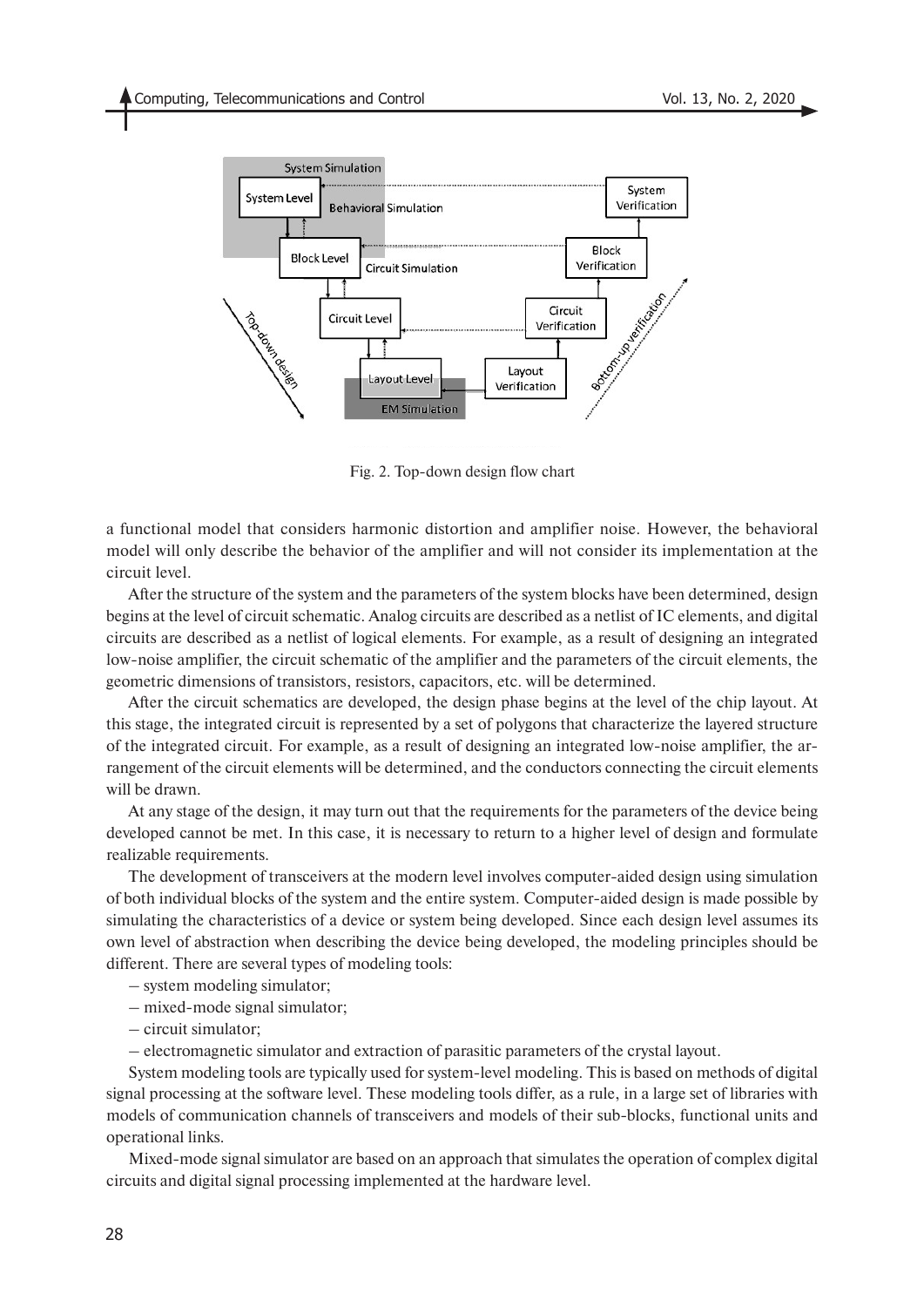Circuit simulator is used to simulate circuits at the transistor level, which allows you to obtain the most accurate characteristics of the device in development. But due to the complexity of the mathematical apparatus, the application of this approach to large circuits is limited.

Electromagnetic simulator and parasitic extraction tools enable the simulation of high frequency passive devices and IC interconnects.

However, the scope of the modeling tool can cover not one, but several levels of design due to the expansion of their functionality. For example, mixed-mode signal simulators can be used for system-level simulations, but the simulations are less convenient. The number of libraries with models of communication channels, transceivers and their components in digital-analog modeling environments is very limited today.

It is advisable to carry out all stages of IC development in one software environment, which makes it possible to implement the principle of end-to-end design. It implies organizing work on a project, transferring the results of one design stage to the next and reflecting changes in all parts of the project. Therefore, software developers strive to cover all stages of development in one software environment.

Historically, Advanced Design System (ADS) produced by Keysight EEsof EDA and AWR Design Environment produced by AWR Corporation are dedicated to MMIC and RF IC design, so the focus has been on frequency domain circuit simulation and electromagnetic analysis. To model the whole system, system simulation tools are used with functional models of analog devices and the launch of circuit simulation when using system modeling.

The Virtuoso Design Environment produced by Cadence Design Systems and Tanner produced by Mentor Graphics were originally focused on the development of digital, mixed signal, and analog ICs using silicon-based technology. The main modeling tools here are mixed-mode signal simulation and circuit analysis of ICs in the time domain. To analyze the parasitic effects of the IC layout, the method of extracting parasitic parameters is used, which allows taking into account the influence of the parasitic effects of the IC layout in circuits with a large number of active elements at relatively low frequencies. For system-level design, mixed-mode modeling tools with a limited set of libraries are available.

With the development of integrated electronic technologies and the integration of all elements of transceiver on a single chip, it becomes necessary to use a wider set of modeling tools, which forces developers to create software that can interact with competitors' products. For example, Keysight Technologies releases the Goldengate software product, which integrates into the Virtuoso design environment from Cadence Design Systems and provides a development environment in which all functions are implemented.

After the layout of the chip has been developed, it is necessary that the system will meet the requirements. For this, bottom-up verification is used (Fig. 2). As part of the bottom-up verification, during a simulation, the parameters of the developed device are determined, and then the obtained parameters are used at the next higher stage of verification. For example, after electromagnetic analysis and during a simulation at the level of the circuit schematic of the low noise amplifier, the decoupling parameter between the output and the input can be determined. This parameter can be substituted into the functional model of the amplifier at the block level simulation. If the obtained result does not meet the specification, it is necessary to repeat the design.

#### **Teaching method in compliance with the top-down design methodology**

At Peter the Great St. Petersburg Polytechnic University (SPbPU), within the framework of the international educational master's degree programs "Microelectronics of Telecommunication Systems", students are trained in the transceiver design in accordance with the principle of the top-down design. In a number of courses, students study the principles of transceiver design methods for digital communication systems. Students begin to study the principles of constructing transceiver at the system level, then come to the block level. After that, the construction of blocks of transceivers at the transistor level is studied.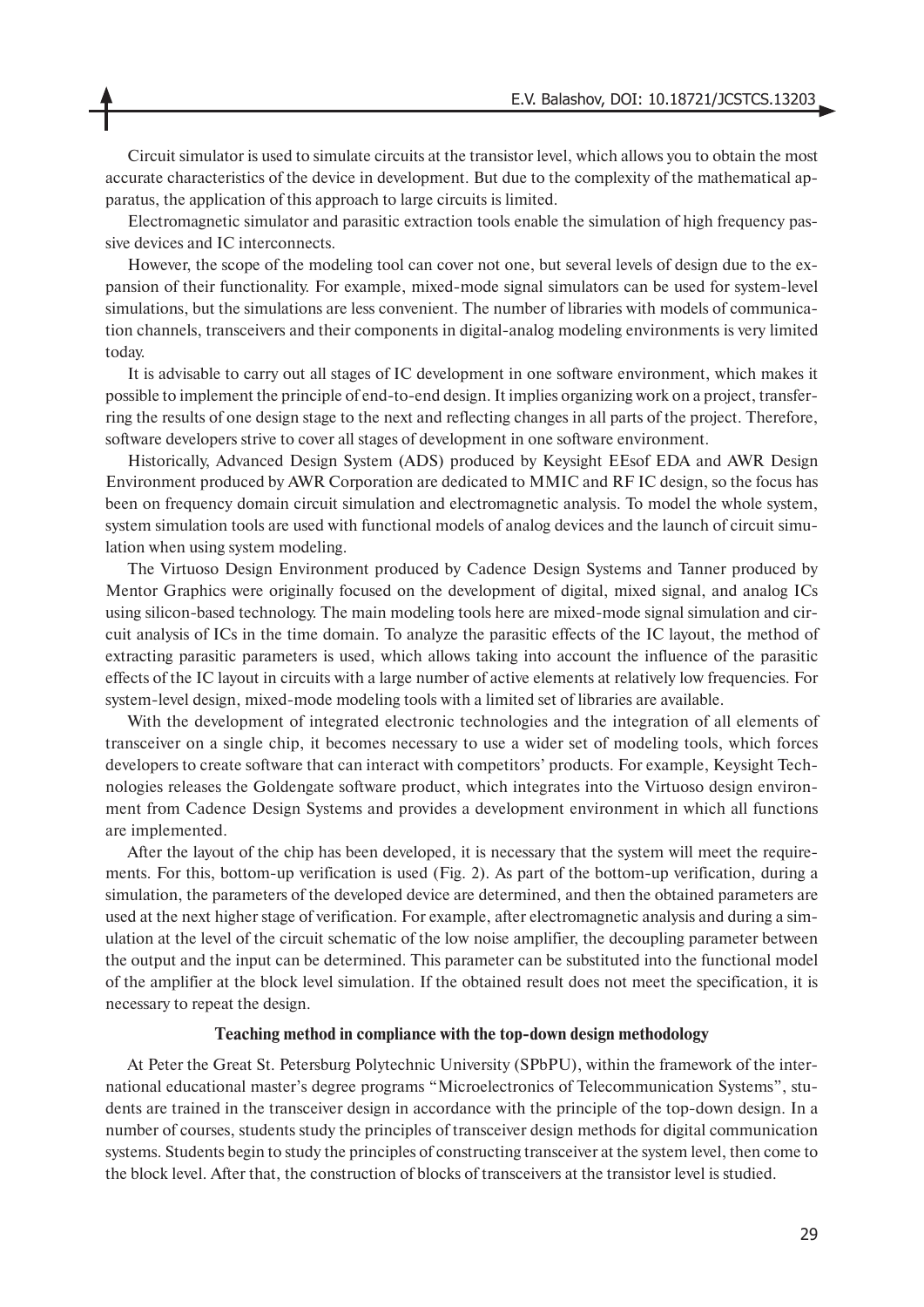The training begins with an examination of the principles of constructing modulators and demodulators, block diagrams of receivers and transmitters. During the training, students have the opportunity to explore signal processing at various stages and carry out simulations using system simulation tools. So, when studying the design principles of transceivers at the system level, students study the principles of pulse code modulation and passband modulation and detection, block diagrams of modulators and demodulators, block diagrams of linear paths of transceivers, and have the ability to simulate their work using EDA Advanced Design System. At this stage, the functioning of both digital and analog and high-frequency parts of the transceiver is considered. Therefore, for example, in Fig. 3 shows a block diagram of the transceiver with NRZ pulse modulation, taken from a student's laboratory work, and an eye diagram of the





Fig. 3. Block diagram (*a*) and eye diagram (*b*) of a communication system with NRZ pulse modulation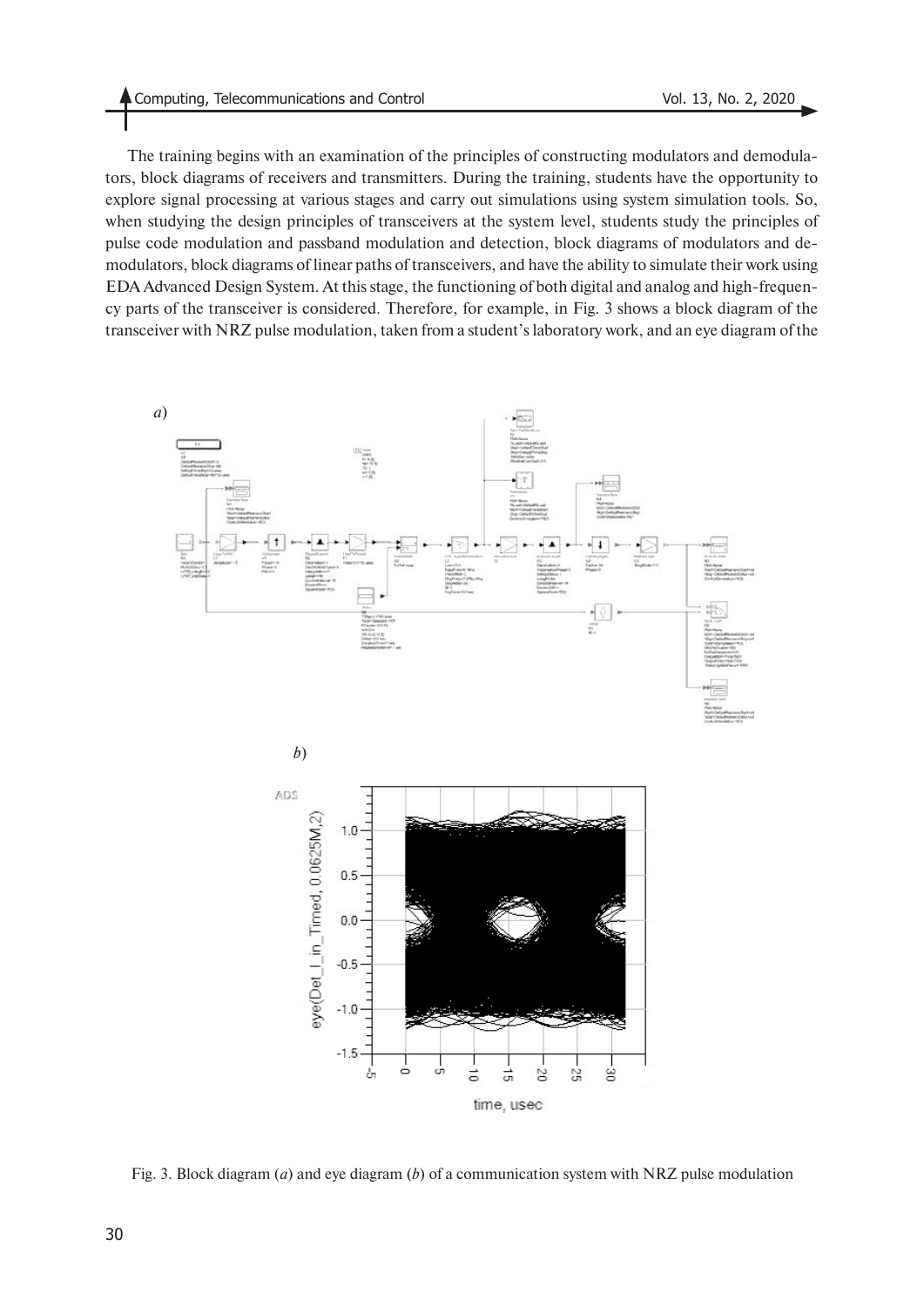

Fig. 4. Block diagram (*a*), spectrum of the signal at the input of the receiver (*b*) and the signal constellation (*c*) of the communication system with 4-QAM passband modulation



Fig. 5. Block diagram of the receiver (*a*), gain (*b*) and noise figure (*c*) of the receiver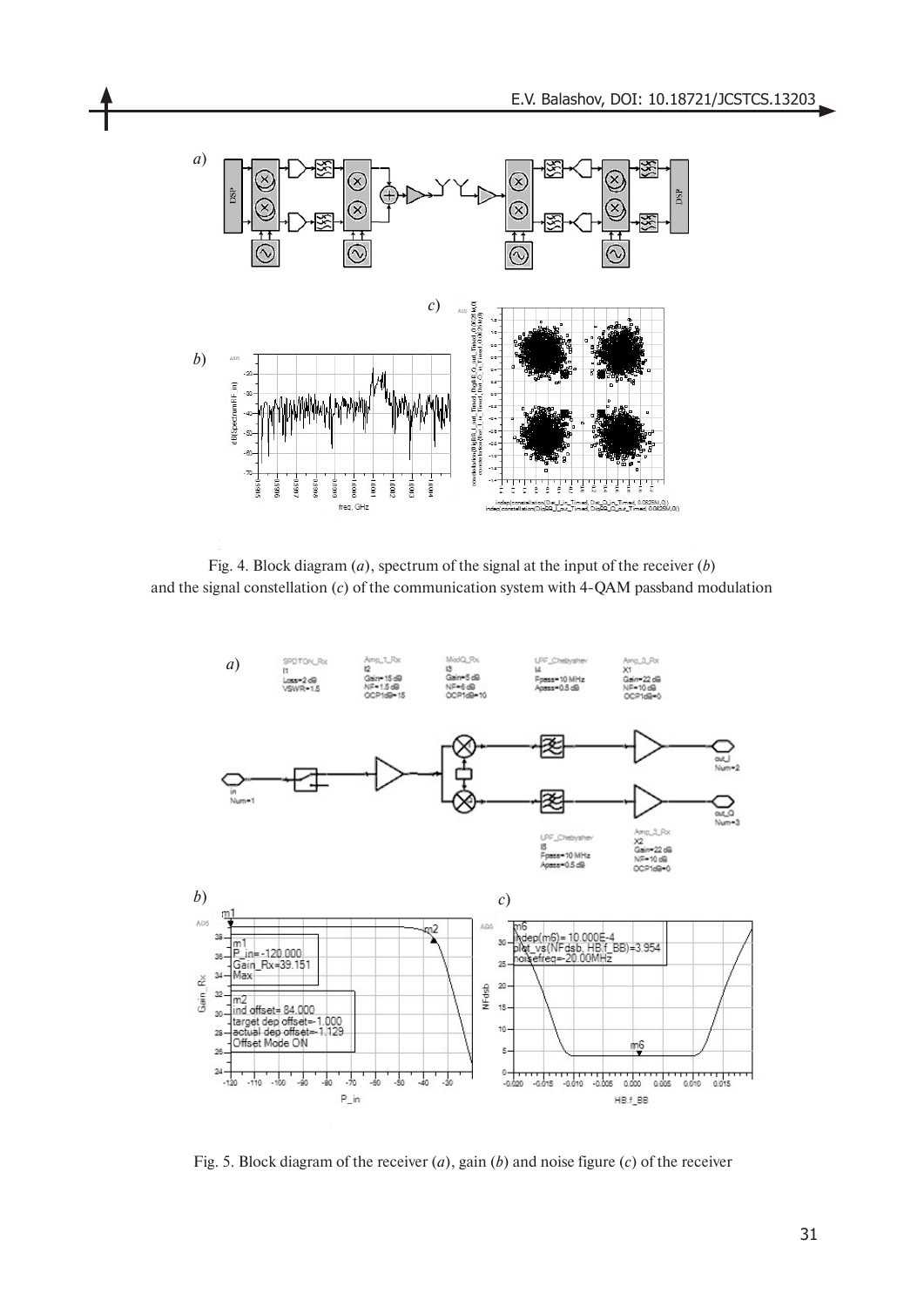

Fig. 6. Schematic diagram of a low-noise amplifier (*a*) and simulation results, gain (*b*) and noise figure (*c*)

signal at the input of the receiver. A block diagram of the transceiver with 4-QAM pulse modulation and the results of modeling the signal spectrum at the receiver input and the signal constellation at the detector input is shown in Fig. 4. In the course of laboratory work, students have the opportunity to investigate signals at various nodes of the circuit and obtain the dependence of the bit error probability on the noise power in the communication channel.

After studying system-level design, students move on to design at the block level. At this stage, students study electrical functional models and parameters of physically realizable units of transceivers, which take into account their noise and nonlinear properties. Students study the influence of the physically realizable block parameters on the characteristics of the entire system. So, for example, Fig. 5 shows a block diagram of the receiving device taken from a student's laboratory work, during the simulation of which the student is introduced to such parameters as the noise figure, the 1 dB compression point.

Moving on to the circuit level, students start the implementation of the main units (amplifiers, mixers, reference oscillators) at the transistor level using PDK of manufacturing integrated circuits. So, for example, one of the student's tasks is to design a low-noise amplifier and simulate its main parameters (Fig. 6) using circuit simulation.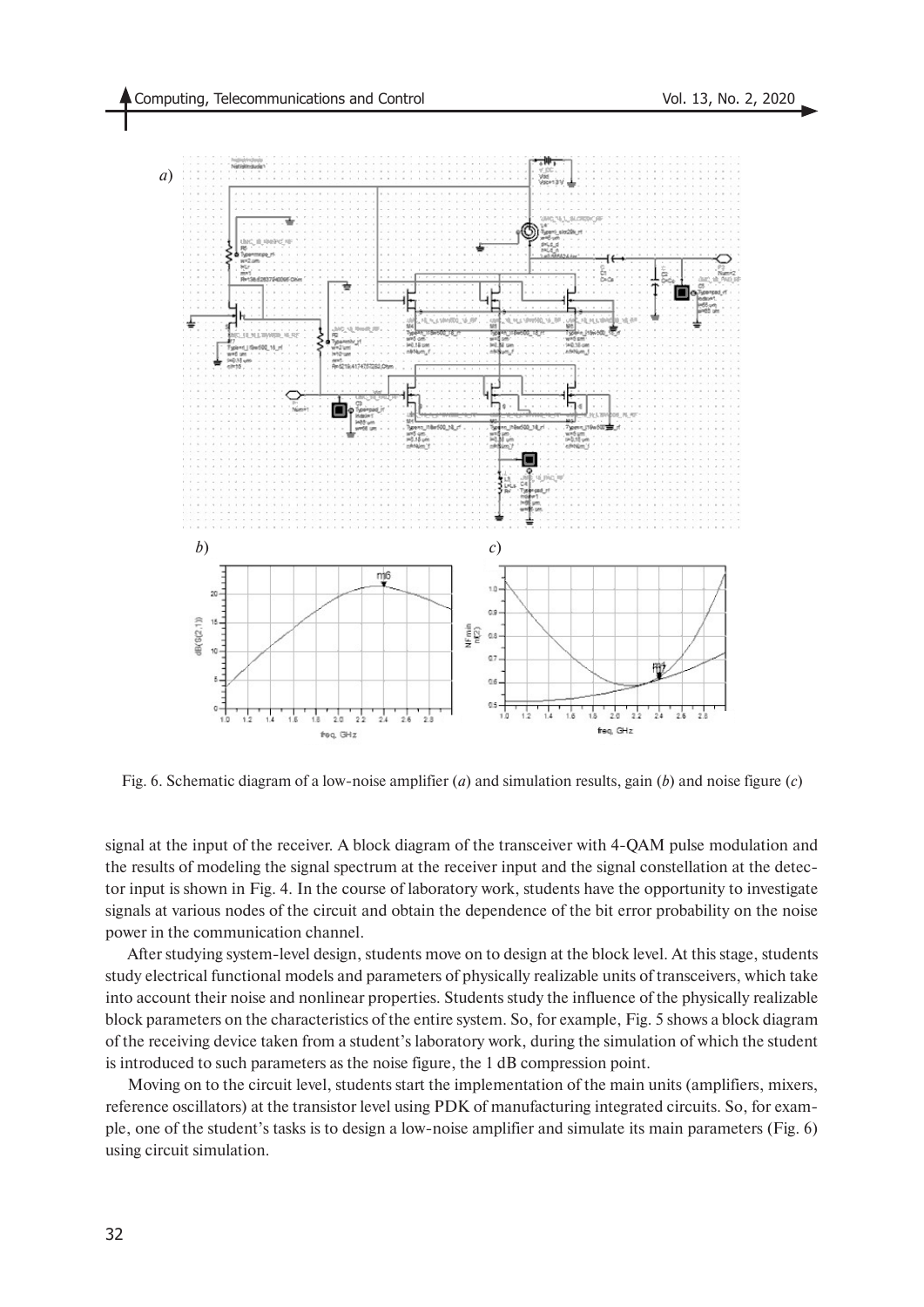Such an approach in teaching students allows not only to create a holistic view of the subject and basic principles of functioning of transceivers, but also to introduce them to both the top-down design method and the design environment itself.

#### **Conclusion**

At the current stage of development of digital communication systems, transmitting and receiving devices are a combination of hardware and software. In their development, it is necessary to use the principles of top-down design and modern design tools. An engineer participating in the development of a transceiver must not only be able to solve his highly specialized task, but also understand the principles of the operation of the system as a whole in order to successfully interact with colleagues within the framework of a large project. In this regard, the use of the methodology for teaching students in accordance with the principles of the top-down design seems appropriate, since this allows not only to introduce the principles of design but also to use development tools. Advanced Design System produced by Keysight Technologies is a good choice of a software tool to study the transceiver top-down design. The EDA ADS provides an opportunity to cover whole design stages from system level design to layout level design and includes system, circuit and electromagnetic simulator to the digital signal processing algorithms, behavioral and circuit modeling. Thus, the students could study the end to end design, that gives them perceptual unit of such a complicated topic as the top-down design of transmitter and receiver.

#### **Acknowledgment**

The author would like to thank Keysight Technologies for the opportunity for the Peter the Great St. Petersburg Polytechnic University to take part in the Keysight EEsof EDA University Education Program that makes it possible to teach students using modern professional EDA software tools.

#### **REFERENCES**

1. **Proakis J.G., Salehi M.** *Communication systems engineering*. Prentice-Hall, 2002.

2. **Sklar B.** *Digital communications: Fundamentals and applications*. Prentice-Hall, 2001.

3. **Korotkov A.S.** *Ustroystva priyema i obrabotki signalov: mikroelektronnyye vysokochastotnyye ustroystva radiopriyemnikov sistem svyazi* [*Devices for receiving and processing signals: microelectronic high-frequency devices for radio receivers of communication systems*]. St. Petersburg: Polytechnic University Publ., 2010. (rus)

4. **Rogers I.W.M., Plett C., Marsland I.** Radio frequency system architecture design. Artech House, 2013.

5. **Razavi B.** *RF Microelectronics*. Prentice Hall PTR, 1998.

6. **De Los Santos H.J., Sturm Ch., Pontes J.** *Radio systems engineering: A tutorial approach*. Springer, 2015.

7. **Gu Q.** *RF System design of transceivers for wireless communications*. Springer, 2005.

8. **Egan W.F.** *Practical RF system design*. Wiley, Hoboken, 2003.

9. **Baudin P.** *Wireless transceiver architecture: Bridging RF and digital communications*. John Wiley & Sons Ltd, 2015.

10. **Kalivas G.** *Digital radio system design*. Wiley. 2009.

11. **Koivo H., Elmusrati M.** *Systems engineering in wireless communications*. Wiley, 2009.

12. **Frevert R., Haase J., Jancke R., Knochel U., Schwarz P., Kakerow R., Darianian M.** *Modeling and simulation for RF system design*. Springer, 2005.

*Received 30.04.2020.*

### **СПИСОК ЛИТЕРАТУРЫ**

1. **Proakis J.G., Salehi M.** Communication systems engineering. Prentice-Hall, 2002.

2. **Sklar B.** Digital communications: Fundamentals and applications. Prentice-Hall, 2001.